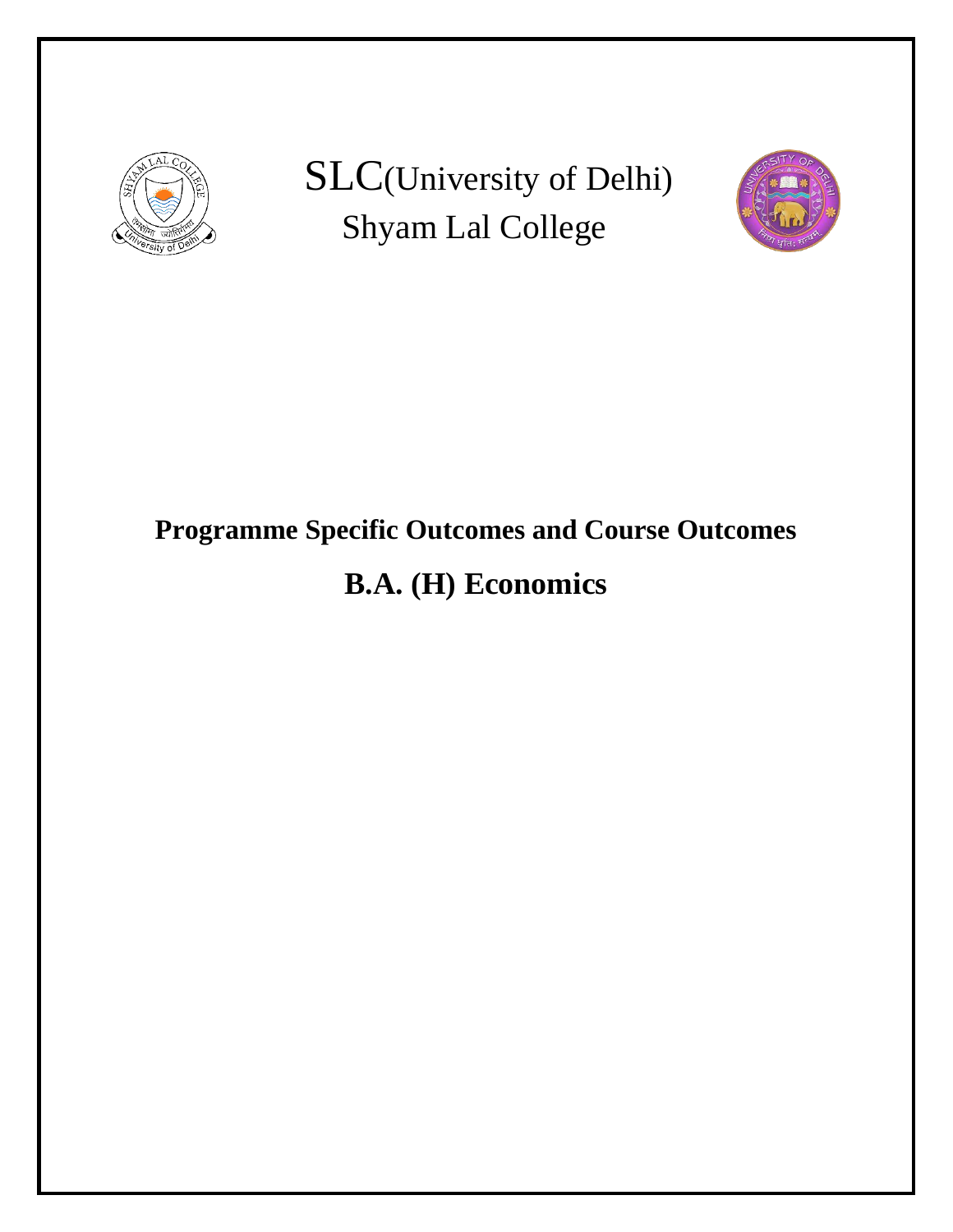## **Programme Specific Outcomes:**

| <b>Programme</b>             | <b>Programme Specific Outcomes</b>                                                                                                                                              | <b>Programme Specific Outcomes</b>                                                                              |
|------------------------------|---------------------------------------------------------------------------------------------------------------------------------------------------------------------------------|-----------------------------------------------------------------------------------------------------------------|
|                              |                                                                                                                                                                                 | are Attained by<br>The<br>students                                                                              |
| B.A. (H)<br><b>Economics</b> | PSO-1: Understanding how different<br>degrees of competition in a market<br>affect pricing and output.                                                                          | are<br>made<br>$\bullet$<br>different<br>of<br>aware<br>Economics concepts by way<br>of class-room instruction. |
|                              | <b>PSO-2:</b> Understanding the efficiency<br>and equity implications of market<br>interference, including<br>government<br>policy.                                             | Discussions are encouraged<br>٠<br>to make the concepts more<br>interesting and easy to<br>understand.          |
|                              | <b>PSO-3:</b> Developing research knowledge<br>in economics.                                                                                                                    |                                                                                                                 |
|                              | <b>PSO-4:</b> Developing the skill of data<br>collection $&$ use of sampling techniques<br>in research.                                                                         |                                                                                                                 |
|                              | <b>PSO-5:</b> To provide the students with<br>the opportunity to pursue courses that<br>emphasizes quantitative and theoretical<br>aspects of Economics.                        |                                                                                                                 |
|                              | <b>PSO-6:</b> Developing the knowledge<br>about theories of economic growth $\&$<br>Development and issues of country's<br>economic planning.                                   |                                                                                                                 |
|                              | <b>PSO-7:</b> Develop a deep understanding<br>of the basic theoretical framework<br>underlying the field of macro and<br>microeconomics policies and theories                   |                                                                                                                 |
|                              | <b>PSO-8:</b><br>Apply<br>theories<br>and<br>interrelations of international trade and<br>development with domestic<br>macro<br>policies for the development of the<br>country. |                                                                                                                 |
|                              | <b>PSO-9:</b><br>mathematical<br>Apply<br>and<br>statistical models on econometrics to<br>decipher the micro and macro-economic<br>phenomena                                    |                                                                                                                 |
|                              | <b>PSO-10:</b> Articulate strategies related to<br>sustainable development                                                                                                      |                                                                                                                 |
|                              | <b>PSO-11:</b> To provide and adapt curricula                                                                                                                                   |                                                                                                                 |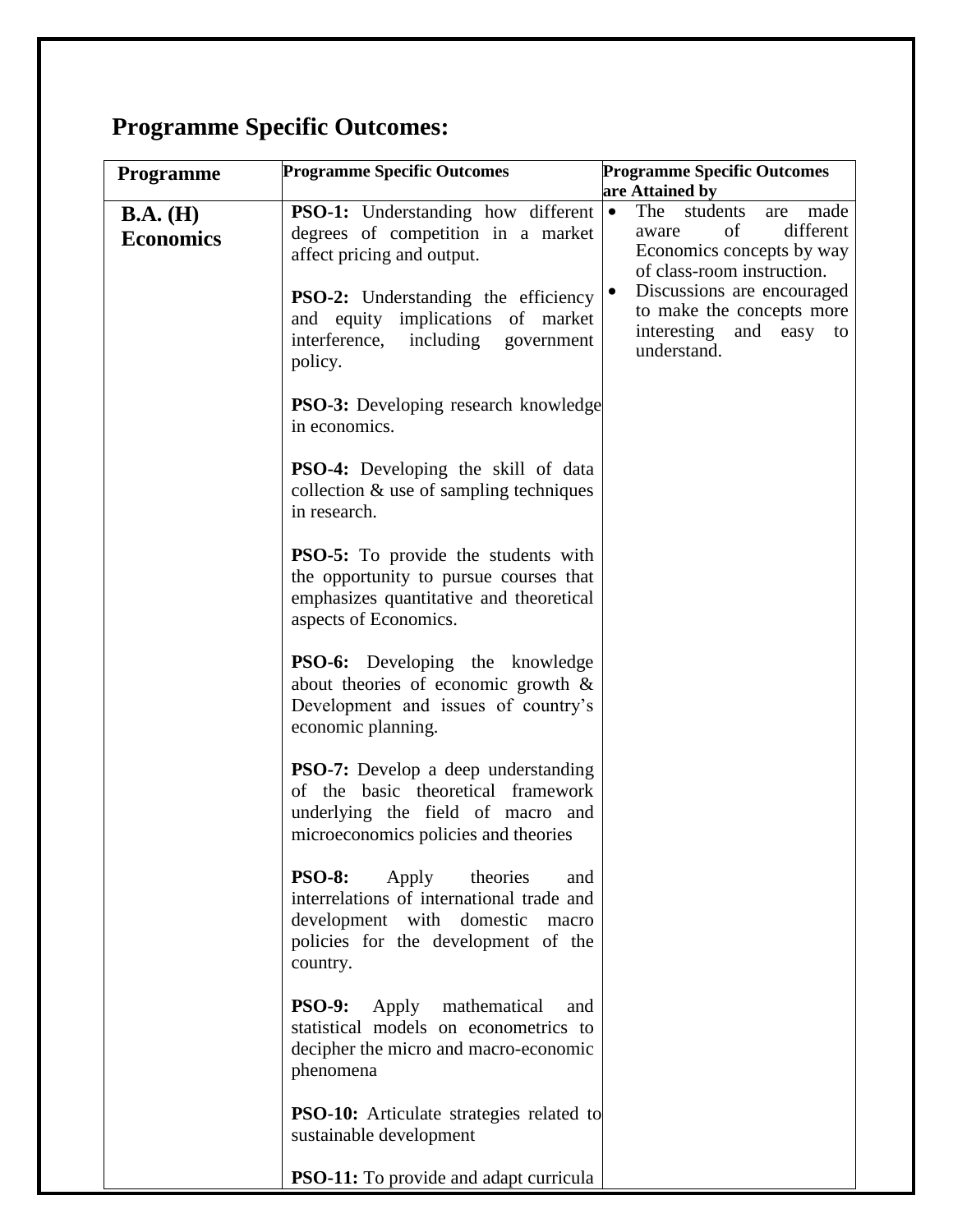| that<br>prepares our graduates<br>for<br>employment and further study<br>as |  |
|-----------------------------------------------------------------------------|--|
| economists.                                                                 |  |
| PSO-12: To provide a well-                                                  |  |
| resourced learning<br>environment for Economics.                            |  |
|                                                                             |  |
|                                                                             |  |
|                                                                             |  |
|                                                                             |  |
|                                                                             |  |
|                                                                             |  |
|                                                                             |  |
|                                                                             |  |
|                                                                             |  |
|                                                                             |  |
|                                                                             |  |
|                                                                             |  |
|                                                                             |  |
|                                                                             |  |
|                                                                             |  |
|                                                                             |  |
|                                                                             |  |
|                                                                             |  |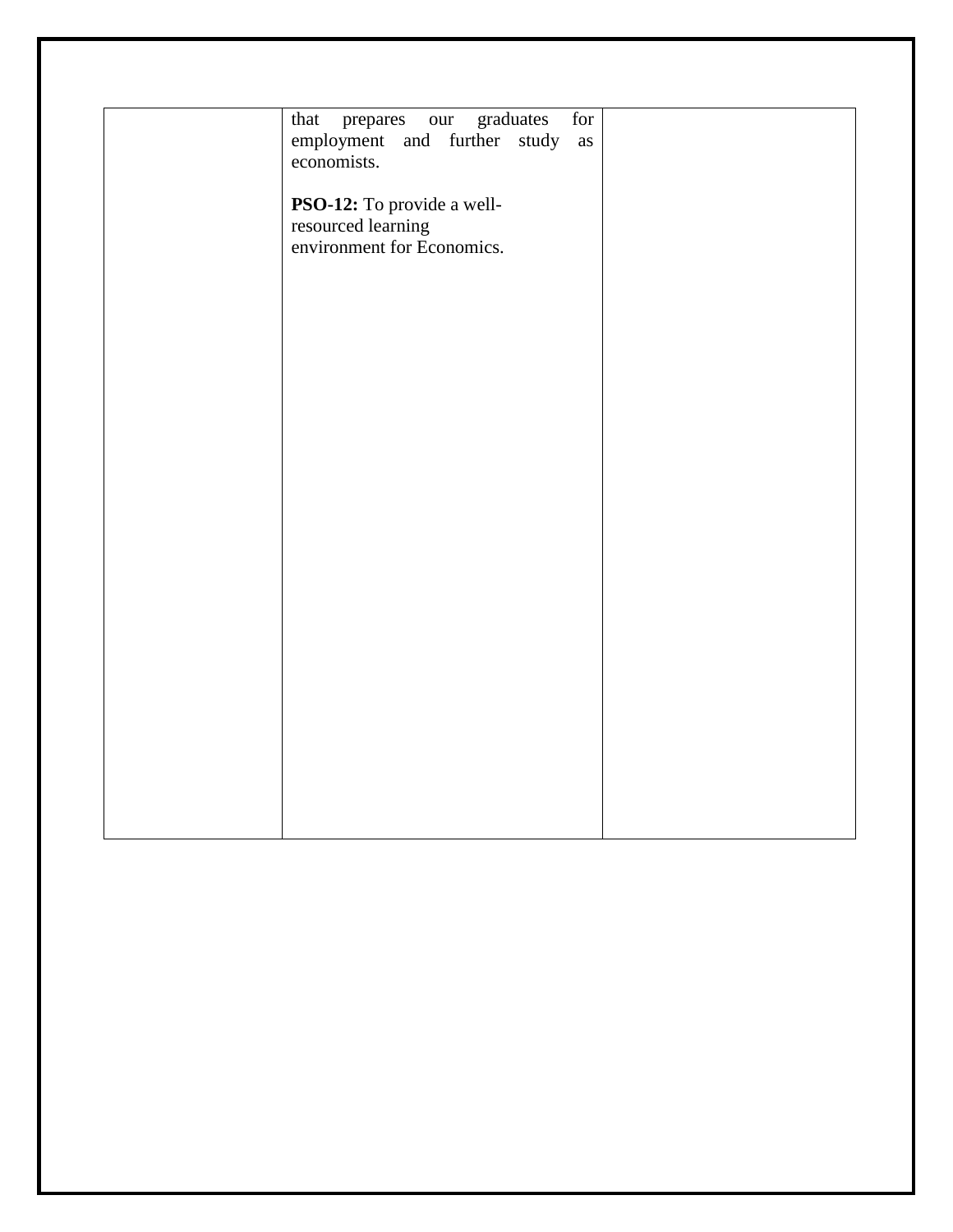### **Course Outcomes:**

#### **Semester 1:**

| <b>Course Name</b>                                                        | <b>Learning Outcomes</b>                                                                                                                                                                                                                                                                                                                                                                                   | <b>Outcomes are Attained by</b>                                                                                                                                                                                                                                                                                                                  |
|---------------------------------------------------------------------------|------------------------------------------------------------------------------------------------------------------------------------------------------------------------------------------------------------------------------------------------------------------------------------------------------------------------------------------------------------------------------------------------------------|--------------------------------------------------------------------------------------------------------------------------------------------------------------------------------------------------------------------------------------------------------------------------------------------------------------------------------------------------|
| <b>Mathematical Methods</b><br>for Economics I (HC11)                     | <b>CO1:</b> It hones and upgrades<br>the<br>mathematical<br>skills<br>acquired<br>in<br>school and paves the way for the<br>second semester course Mathematical<br>Methods in Economics II.<br>CO2: Provide<br>the<br>mathematical<br>foundations necessary for further<br>study of a variety of disciplines<br>economics,<br>including<br>statistics,<br>computer science, finance and data<br>analytics. | Interactive<br>class<br>$\bullet$<br>room<br>sessions with the help of<br>power point presentation,<br>case discussions and group<br>activities to ensure active<br>individual<br>participation<br>and continuous learning.<br>Assessment through Class<br>$\bullet$<br>assignments,<br>tests,<br>presentations is<br>made<br>from time to time. |
|                                                                           | <b>CO3:</b> The analytical tools introduced<br>applications<br>wherever<br>have<br>optimisation techniques are used in<br>decision-making.<br>business<br>These<br>tools are necessary for<br>anyone<br>seeking employment as an analyst in<br>the corporate world.<br><b>CO4:</b> Makes the student more logical                                                                                          |                                                                                                                                                                                                                                                                                                                                                  |
|                                                                           | in making or refuting arguments.                                                                                                                                                                                                                                                                                                                                                                           |                                                                                                                                                                                                                                                                                                                                                  |
| <b>Introductory</b><br><b>Microeconomics (HC12)</b>                       | <b>CO1:</b> It introduces the students to the<br>first course in economics from the<br>perspective of individual decision<br>making as consumers and producers.                                                                                                                                                                                                                                            | Examples from real life<br>$\bullet$<br>situations are taken so as<br>to enable student to relate<br>theory with empirical<br>evidence.                                                                                                                                                                                                          |
|                                                                           | <b>CO2</b> : The students learn some basic<br>principles<br>of<br>microeconomics,<br>interactions of supply and demand,<br>and characteristics of perfect and<br>imperfect markets.                                                                                                                                                                                                                        | Assessment through Class<br>assignments,<br>tests,<br>presentations is<br>made<br>from time to time.                                                                                                                                                                                                                                             |
| <b>Introductory</b><br><b>Microeconomics (GE11)</b><br>(Generic Elective) | <b>CO1:</b> It introduces the students to the<br>first course in economics from the<br>perspective of individual decision<br>making as consumers and producers.<br><b>CO2:</b> The students learn some basic<br>principles<br>of<br>microeconomics,<br>interactions of supply and demand,<br>and characteristics of perfect and<br>imperfect markets.                                                      | Examples from real life<br>$\bullet$<br>situations are taken so as<br>to enable student to relate<br>theory with empirical<br>evidence.<br>Assessment through Class<br>assignments,<br>tests,<br>presentations is<br>made<br>from time to time.                                                                                                  |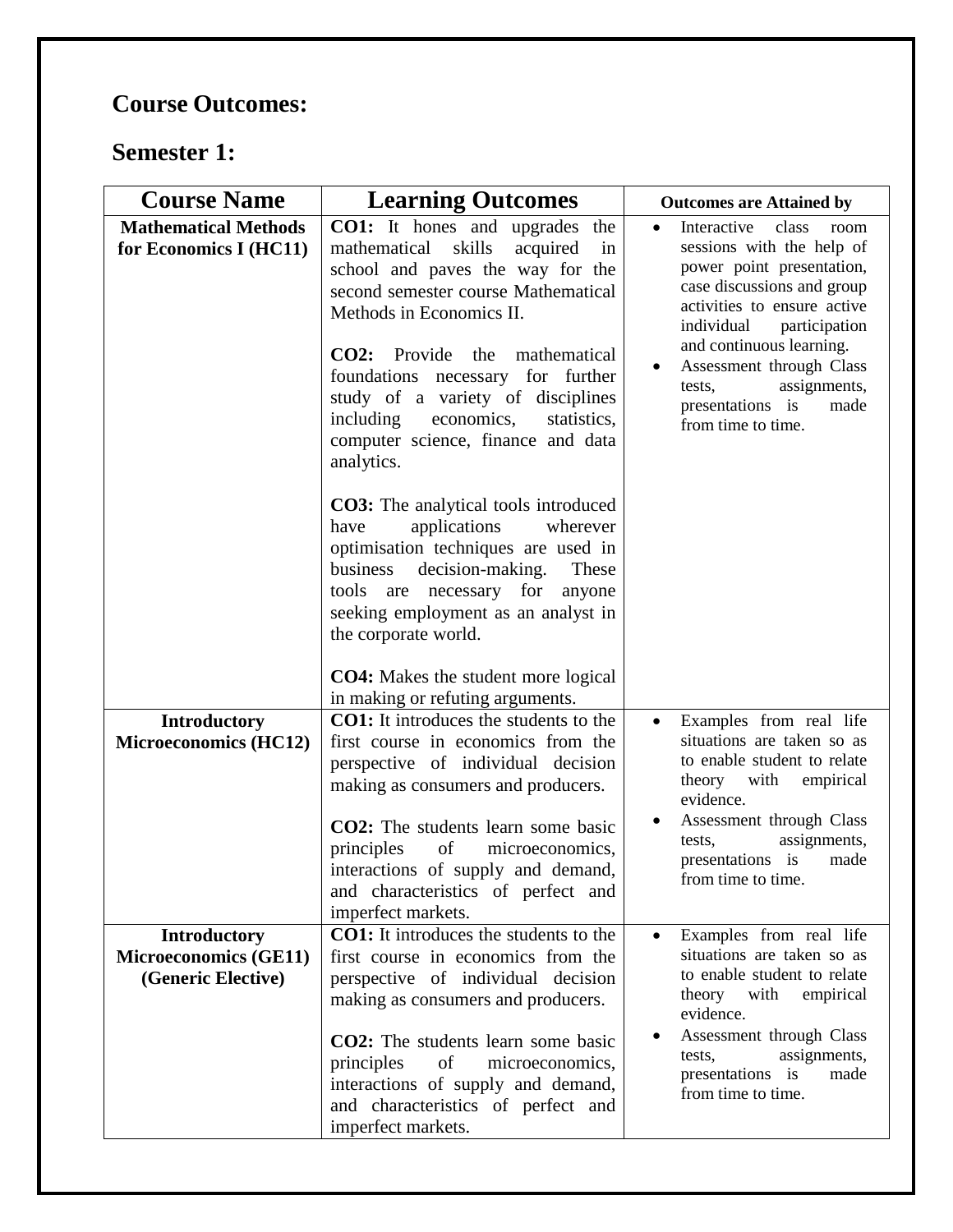### **Semester 2:**

| <b>Course Name</b>                                     | <b>Learning Outcomes</b>                                                                                                                                                                                                                                                                                                                                                                                                                                                                                                      | <b>Outcomes are Attained by</b>                                                                                                                                                                                                                                                                                             |
|--------------------------------------------------------|-------------------------------------------------------------------------------------------------------------------------------------------------------------------------------------------------------------------------------------------------------------------------------------------------------------------------------------------------------------------------------------------------------------------------------------------------------------------------------------------------------------------------------|-----------------------------------------------------------------------------------------------------------------------------------------------------------------------------------------------------------------------------------------------------------------------------------------------------------------------------|
| <b>Mathematical Methods</b><br>for Economics II (HC21) | <b>CO1:</b> It provides the mathematical<br>foundations necessary for further<br>study of a variety of disciplines<br>including postgraduate economics,<br>statistics, computer science, finance<br>and data analytics.<br><b>CO2:</b> The analytical tools<br>introduced have applications<br>wherever optimization<br>techniques are used in business<br>decision-making for<br>managers and entrepreneurs<br>alike. These tools are necessary<br>for anyone seeking employment<br>as an analyst in the corporate<br>world. | Interactive class room sessions<br>$\bullet$<br>with the help of power point<br>presentation, case discussions<br>and group activities to ensure<br>active individual participation<br>and continuous learning.<br>Assessment through Class tests,<br>$\bullet$<br>assignments, presentations is<br>made from time to time. |
| <b>Introductory</b><br><b>Macroeconomics (HC22)</b>    | <b>CO1:</b> It aims to develop the<br>broad conceptual frameworks<br>which will enable students to<br>understand and comment upon<br>economic<br>issues<br>like<br>real<br>inflation, money supply, GDP<br>and their interlinkages.<br><b>CO2:</b> Allow them to critically<br>evaluate various macroeconomic<br>policies in terms of a coherent<br>logical structure.                                                                                                                                                        | from<br>life<br>Examples<br>real<br>situations are taken so as to<br>enable student to relate theory<br>with empirical evidence.<br>Assessment through Class tests,<br>assignments, presentations is<br>made from time to time.<br>Case studies from newspapers<br>are discussed.                                           |
| <b>Introductory</b><br><b>Macroeconomics (GE21)</b>    | <b>CO1:</b> This course will allow<br>students to understand the basic<br>functioning<br>of<br>the<br>macroeconomy.                                                                                                                                                                                                                                                                                                                                                                                                           | life<br>Examples<br>from<br>real<br>$\bullet$<br>situations are taken so as to<br>enable student to relate theory<br>with empirical evidence.<br>Assessment through Class tests,<br>assignments, presentations is<br>made from time to time.<br>Case studies from newspapers<br>are discussed.                              |
| <b>Environmental Sciences</b><br>(AECC)                | <b>CO1:</b> Gain in-depth knowledge<br>natural<br>resources<br>and<br>on<br>resources that sustain life and<br>govern economy<br>$CO2$ :<br>Understand<br>the<br>consequences of human action<br>on the web of life, globe;<br>economy and quality of human<br>life                                                                                                                                                                                                                                                           | life<br>Examples<br>from<br>real<br>$\bullet$<br>situations are taken so as to<br>enable student to relate theory<br>with empirical evidence.<br>Assessment through Class tests,<br>٠<br>assignments, presentations is<br>made from time to time.<br>Case studies from newspapers<br>are discussed.                         |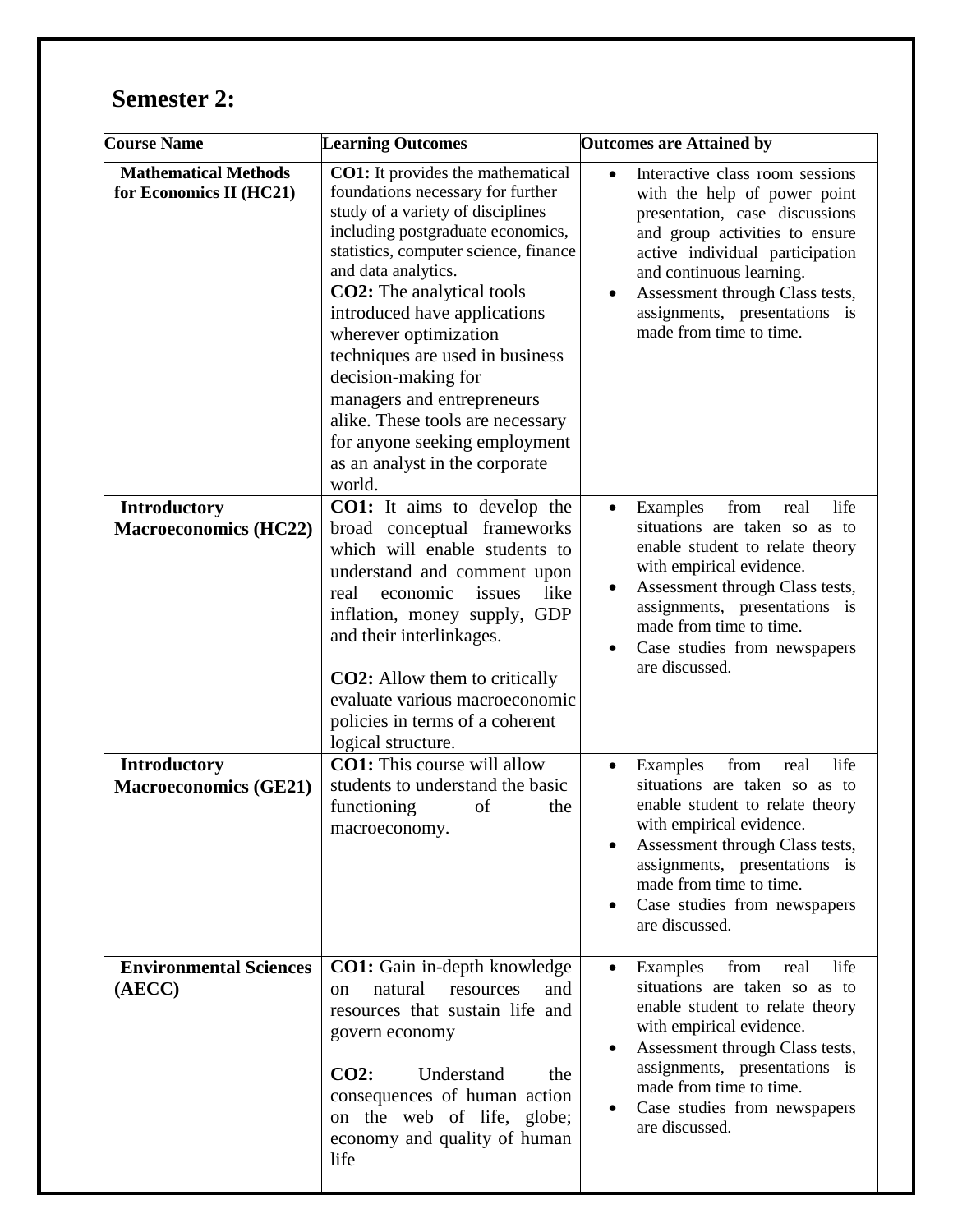| <b>CO3:</b> Develop critical thinking  |  |
|----------------------------------------|--|
| shaping strategies<br>for              |  |
| (scientific, social, economic,         |  |
| administrative and legal) for          |  |
| environmental protection,              |  |
| conservation of biodiversity,          |  |
| environmental equity<br>and            |  |
| sustainable development                |  |
|                                        |  |
| <b>CO4:</b> Acquire values<br>and      |  |
| attitudes towards understanding        |  |
| complex environmental-                 |  |
| economic- social challenges            |  |
| and active participation in            |  |
| solving current environmental          |  |
| problems and preventing the            |  |
| future ones.                           |  |
|                                        |  |
| <b>CO5</b> : Adopt sustainability as a |  |
| practice in life, society and          |  |
| industry.                              |  |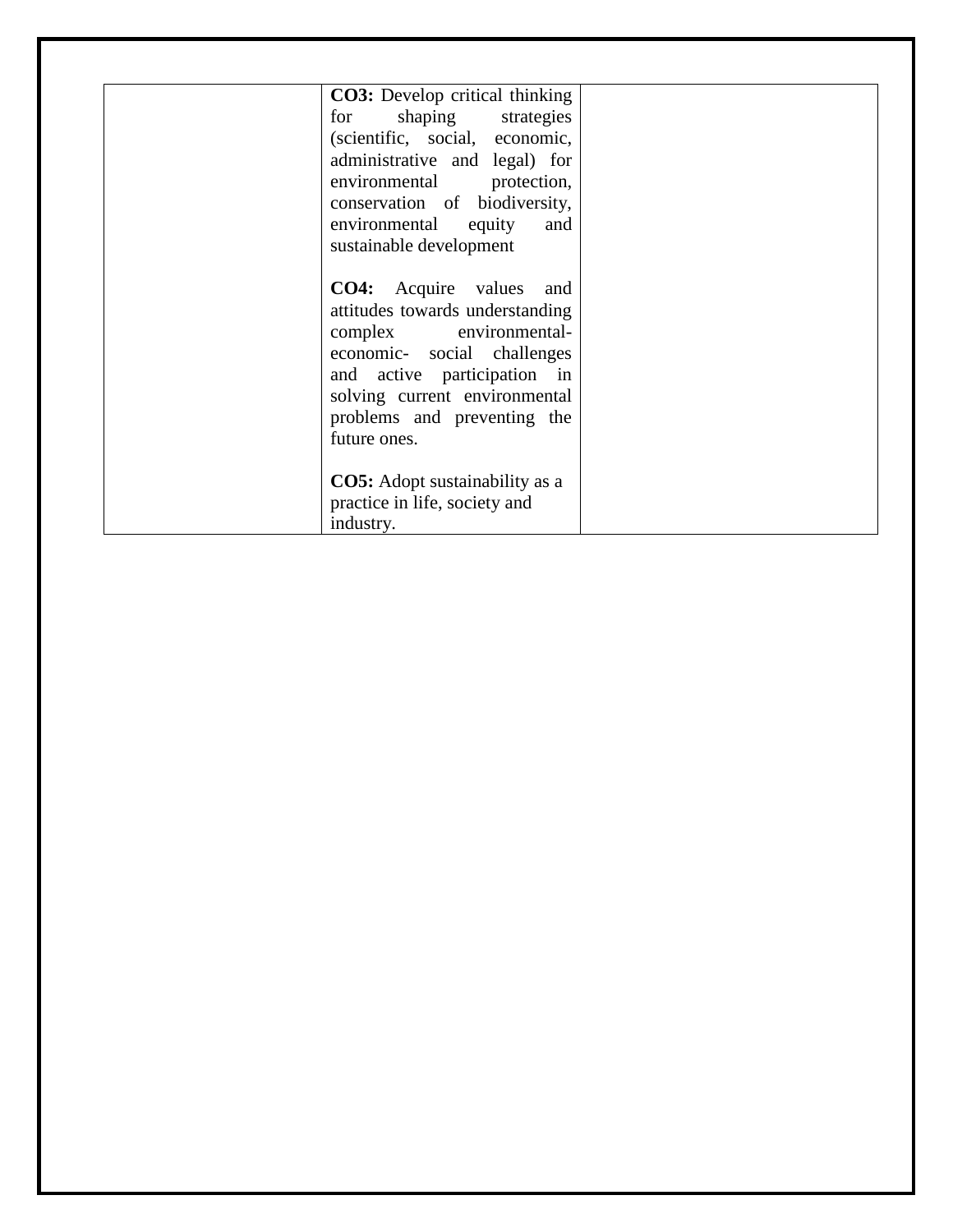#### **Semester 3:**

| <b>Course Name</b>                                         | <b>Learning Outcomes</b>                                                                                                                                                                                                                                                                                                                              | <b>Outcomes are Attained by</b>                                                                                                                                                                                                                                                                                 |
|------------------------------------------------------------|-------------------------------------------------------------------------------------------------------------------------------------------------------------------------------------------------------------------------------------------------------------------------------------------------------------------------------------------------------|-----------------------------------------------------------------------------------------------------------------------------------------------------------------------------------------------------------------------------------------------------------------------------------------------------------------|
| <b>Intermediate</b><br><b>Microeconomics I</b><br>(HC31)   | CO1: Provides knowledge of<br>Economics<br>about the basic<br>elements of consumer theory and<br>production<br>and<br>the<br>theory<br>functioning<br>perfectly<br>of<br>competitive market.<br><b>CO2:</b> Give a solid grasp of<br>microeconomic analysis at the<br>intermediate-level<br>using<br>mathematical techniques<br>where<br>appropriate. | Examples from real<br>$\bullet$<br>life situations<br>are<br>taken so as to enable<br>student<br>relate<br>to<br>theory with empirical<br>evidence.<br>Assessment through<br>Class<br>tests.<br>assignments,<br>presentations is made<br>from time to time.                                                     |
| <b>Intermediate</b><br><b>Macroeconom</b><br>ics $I(HC32)$ | <b>CO1:</b> Analyse the<br>macroeconomic concepts<br><b>CO2</b> : It also allows them to<br>evaluate important<br>macroeconomic policies and their<br>implications.                                                                                                                                                                                   | Examples from real<br>situations<br>life<br>are<br>taken so as to enable<br>student<br>relate<br>to<br>theory with empirical<br>evidence.<br>through<br>Assessment<br>Class<br>tests,<br>assignments,<br>presentations is made<br>from time to time.<br>Case studies<br>from<br>newspapers<br>are<br>discussed. |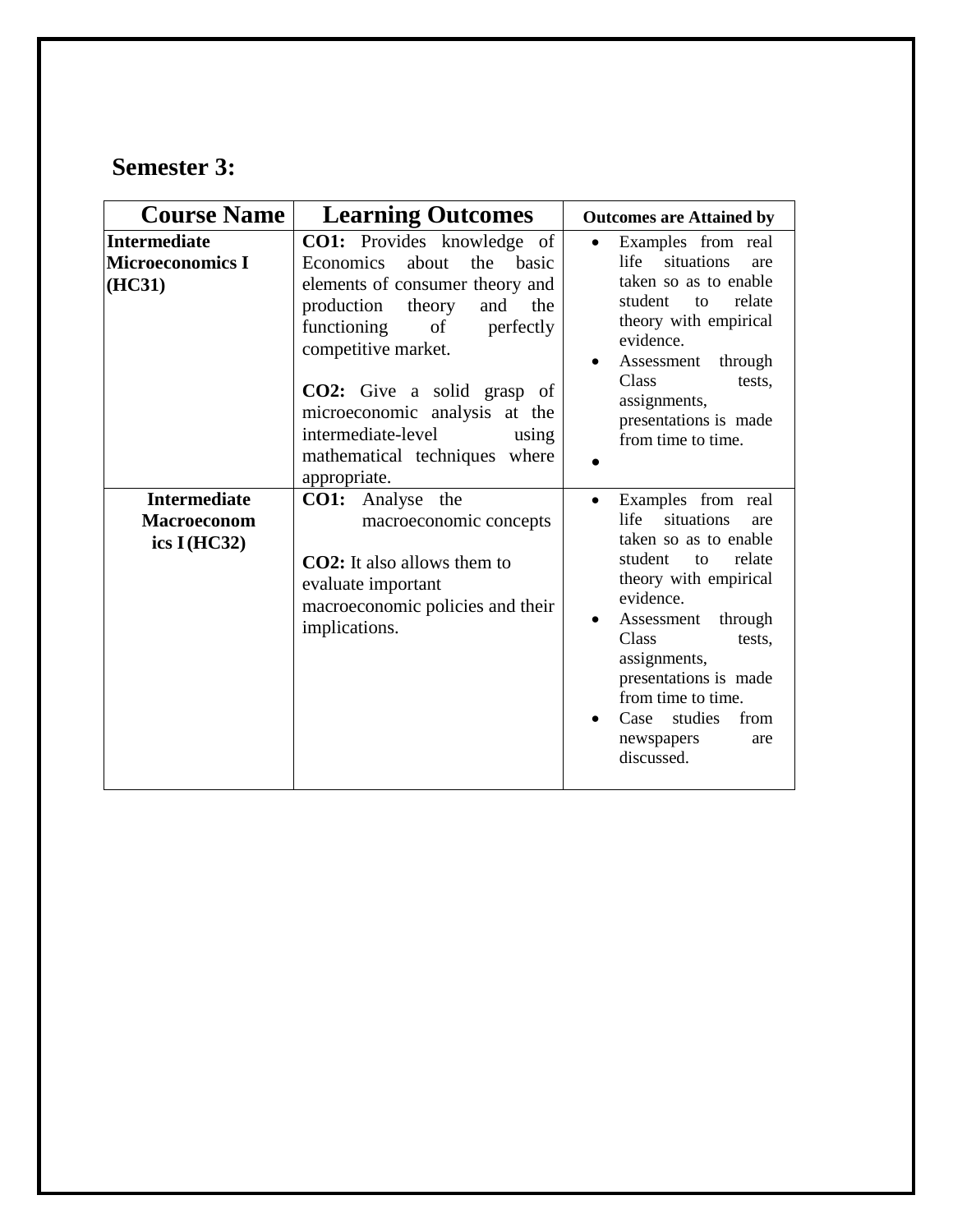| <b>Statistical</b><br><b>Methods for</b><br><b>Economics</b><br>(HC33) | <b>CO1:</b> Understand the concept<br>of<br>random variables and be familiar with<br>some commonly used discrete and<br>distributions of random<br>continuous<br>variables.<br>CO2: Provide the understanding to<br>estimate population parameters based<br>on random samples and test hypotheses<br>about these parameters.                                                                                                                 | Examples from real life<br>situations are taken so as<br>enable<br>student<br>to<br>to<br>with<br>theory<br>relate<br>empirical evidence.<br>Assessment<br>through<br>$\bullet$<br>Class tests, assignments,<br>presentations is<br>made<br>from time to time.                                                                         |
|------------------------------------------------------------------------|----------------------------------------------------------------------------------------------------------------------------------------------------------------------------------------------------------------------------------------------------------------------------------------------------------------------------------------------------------------------------------------------------------------------------------------------|----------------------------------------------------------------------------------------------------------------------------------------------------------------------------------------------------------------------------------------------------------------------------------------------------------------------------------------|
|                                                                        | <b>CO3:</b> Provide the capacity to analyse<br>statistics in everyday life to distinguish<br>systematic<br>differences<br>among<br>populations from those that result from<br>random sampling.                                                                                                                                                                                                                                               |                                                                                                                                                                                                                                                                                                                                        |
| <b>Data Analysis</b><br>(GE31)                                         | <b>CO1:</b> Use data simulations and publicly<br>available data sources to learn about<br>data types, their organization and visual<br>representation.<br><b>CO2:</b> Provide the learning of how to<br>compute summary statistics and do<br>some basic statistical inference.                                                                                                                                                               | Examples from real life<br>$\bullet$<br>situations are taken so as<br>enable<br>student to<br>to<br>relate<br>theory<br>with<br>empirical evidence.<br>Assessment<br>through<br>Class tests, assignments,<br>presentations is<br>made<br>from time to time.                                                                            |
| <b>Money</b> and<br><b>Banking</b><br>(GE32)                           | <b>CO1:</b> Exposes students to the theory and<br>functioning of the<br>monetary and financial sectors of the<br>economy.                                                                                                                                                                                                                                                                                                                    | Examples from real life<br>$\bullet$<br>situations are taken so as<br>enable<br>student to<br>to<br>relate<br>theory<br>with<br>empirical evidence.<br>Assessment<br>through<br>Class tests, assignments,<br>presentations is<br>made<br>from time to time.<br>Case<br>studies<br>from<br>newspapers<br>are<br>discussed.              |
| <b>Indian Economy I</b><br>(GE33)                                      | <b>CO1:</b> Understand the key issues related<br>to the Indian economy.<br><b>CO2</b> : Broaden the horizons and enable<br>to analyze current economic policy thus<br>improving the chances of getting<br>employed, and be more effective, in<br>positions of responsibility and decision<br>making.<br><b>CO3:</b> Serves as the base for further<br>study of<br>specific<br>sector<br>policy<br>discussion that is pursed in the course in | Examples from real life<br>$\bullet$<br>situations are taken so as<br>enable<br>student to<br>tΩ<br>relate<br>theory<br>with<br>empirical evidence.<br>Assessment<br>through<br>Class tests, assignments,<br>presentations is<br>made<br>from time to time.<br>Case<br>studies<br>from<br>$\bullet$<br>newspapers<br>are<br>discussed. |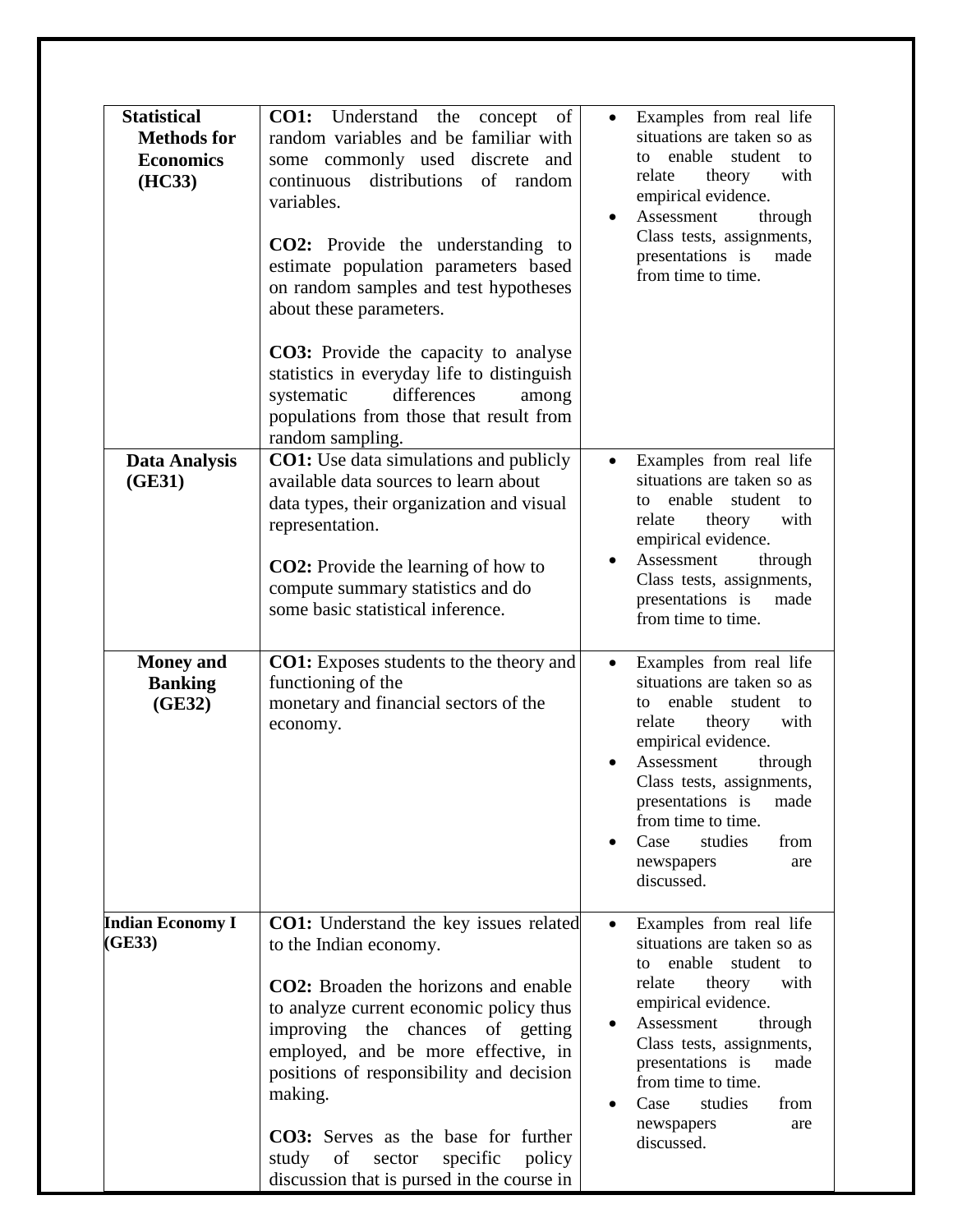|                                                         | the next semester.                                                                                                                                                                                                                                                                                             |                                                                                                                                                                                                                                                                                                                                           |
|---------------------------------------------------------|----------------------------------------------------------------------------------------------------------------------------------------------------------------------------------------------------------------------------------------------------------------------------------------------------------------|-------------------------------------------------------------------------------------------------------------------------------------------------------------------------------------------------------------------------------------------------------------------------------------------------------------------------------------------|
| <b>Economic</b><br><b>History of</b><br>India<br>(GE34) | <b>CO1:</b> Provide the understanding of<br>India's economic, political and social<br>developments both in the past and<br>present times.<br><b>CO2:</b> It develops analytical skills, and<br>will be useful in a variety of careers in<br>academics, research, journalism, private<br>sector and government. | Interactive class room<br>sessions with the help of<br>power point presentation,<br>discussions<br>case<br>and<br>group activities to ensure<br>active<br>individual<br>participation<br>and<br>continuous learning.<br>Assessment<br>through<br>Class tests, assignments,<br>presentations is<br>made<br>from time to time.              |
| <b>Data Analysis</b><br>(HS31)                          | <b>CO1:</b> Use data simulations and publicly<br>available data sources to help students<br>about<br>data<br>their<br>learn<br>types,<br>organization and visual representation.<br><b>CO2:</b> Provide learning how to compute<br>summary statistics and do some basic<br>statistical inference.              | Interactive class room<br>$\bullet$<br>sessions with the help of<br>power point presentation,<br>discussions<br>and<br>case<br>group activities to ensure<br>active<br>individual<br>participation<br>and<br>continuous learning.<br>Assessment<br>through<br>Class tests, assignments,<br>presentations is<br>made<br>from time to time. |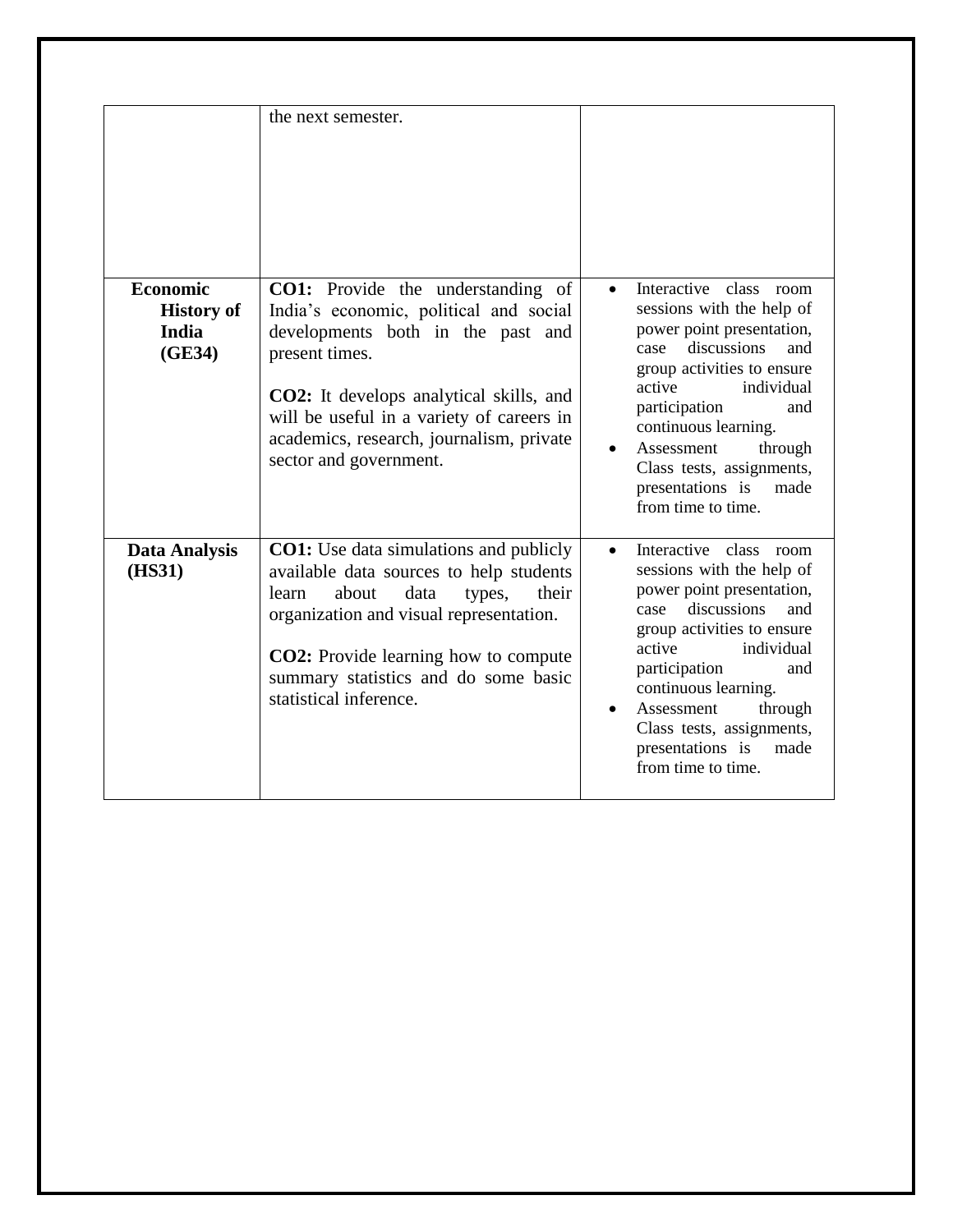### **Semester 4:**

| <b>Course Name</b>                                        | <b>Learning Outcomes</b>                                                                                                                                                                                                                                                                                                   | <b>Outcomes are Attained by</b>                                                                                                                                                                                                                                                                                                                               |
|-----------------------------------------------------------|----------------------------------------------------------------------------------------------------------------------------------------------------------------------------------------------------------------------------------------------------------------------------------------------------------------------------|---------------------------------------------------------------------------------------------------------------------------------------------------------------------------------------------------------------------------------------------------------------------------------------------------------------------------------------------------------------|
| <b>Intermediate</b><br><b>Microeconomics II</b><br>(HC41) | <b>CO1:</b> Helps the students to understand<br>efficiency of markets and the environment<br>where the standard market mechanism<br>fails to generate the desirable outcomes.<br><b>CO2:</b> Understanding on the issues of<br>market imperfection and market failures<br>are important building blocks of this<br>course. | Interactive class room<br>$\bullet$<br>sessions with the help<br>of<br>power<br>point<br>presentation,<br>case<br>discussions and group<br>activities<br>to<br>ensure<br>individual<br>active<br>participation<br>and<br>continuous learning.<br>Assessment<br>through<br>٠<br>Class<br>tests,<br>assignments,<br>presentations is made<br>from time to time. |
| Intermediate<br><b>Macroeconomics II</b><br>(HC42)        | <b>CO1:</b> It combine the knowledge of the<br>working of the macroeconomy with<br>long run economic phenomena like<br>economic<br>growth,<br>technological<br>progress, R&D and innovation.<br><b>CO2</b> : Enable students to understand<br>business cycles and the concomitant role<br>of policies.                     | Examples from real life<br>$\bullet$<br>situations are taken so<br>as to enable student to<br>theory<br>relate<br>with<br>empirical evidence.<br>Assessment<br>through<br>Class<br>tests,<br>assignments,<br>presentations is<br>made<br>from time to time.<br>Case<br>studies<br>from<br>newspapers<br>are<br>discussed.                                     |
| <b>Introductory</b><br><b>Econometrics (HC43)</b>         | <b>CO1:</b> Provides learning to estimate<br>linear models using ordinary least<br>squares and make inferences about<br>population parameters.<br><b>CO2:</b> Provide the understanding of the<br>biases created through mis-specified<br>models, such as those that occur when<br>variables are omitted.                  | Interactive class room<br>$\bullet$<br>sessions with the help<br>of<br>point<br>power<br>presentation,<br>case<br>discussions and group<br>activities<br>to<br>ensure<br>active<br>individual<br>participation<br>and<br>continuous learning.<br>Assessment<br>through<br>Class<br>tests,<br>assignments,<br>presentations is<br>made<br>from time to time.   |
| <b>Public Finance (GE41)</b>                              | CO1: It aims to introduce the main<br>concepts in public finance, equip with<br>thorough<br>analytical<br>grasp<br>of<br>a<br>government taxes: direct and indirect<br>taxes and familiarise students with the                                                                                                             | Examples from real life<br>٠<br>situations are taken so<br>as to enable student to<br>theory<br>with<br>relate<br>empirical evidence.                                                                                                                                                                                                                         |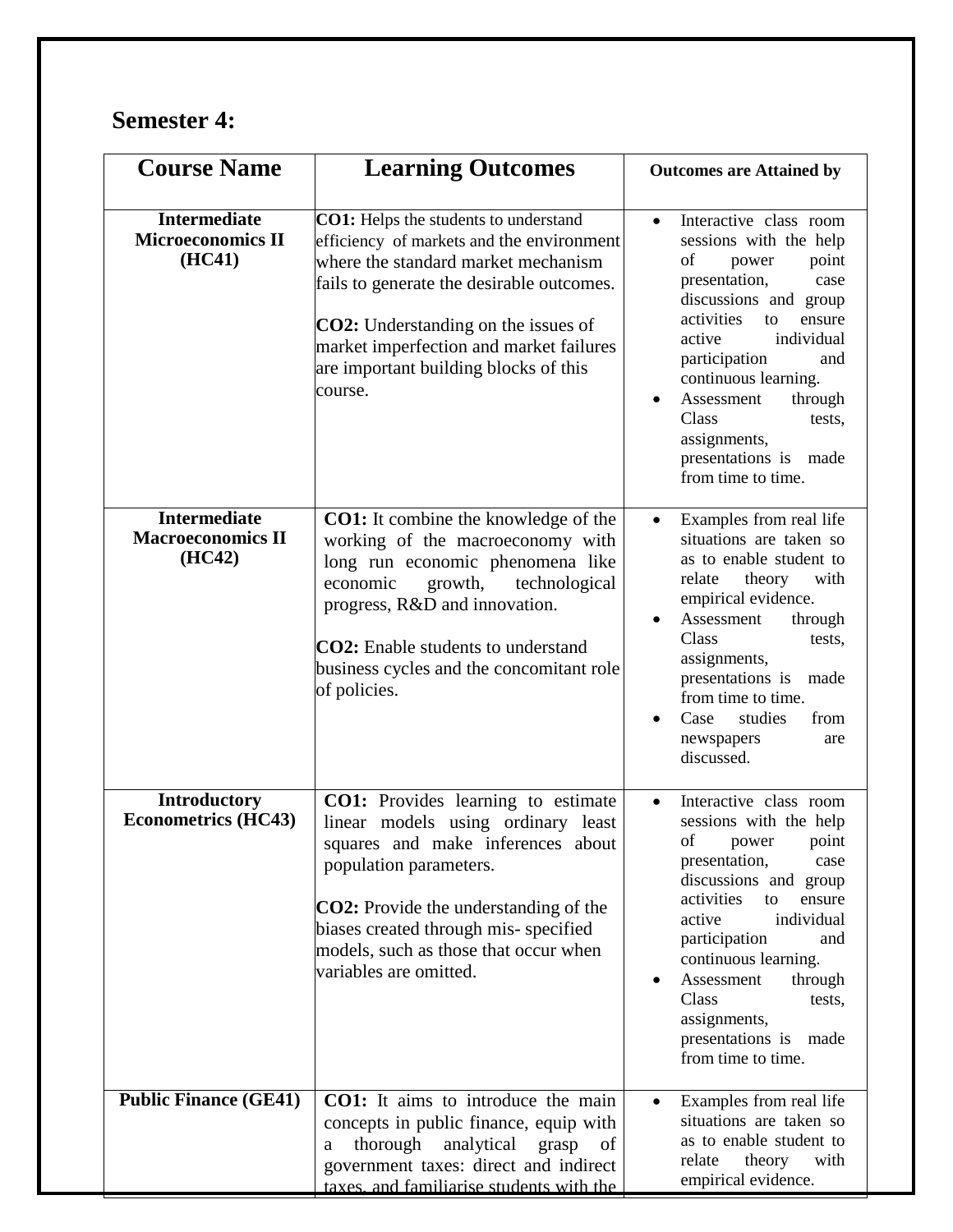|                                       | issues<br>main<br>in<br>government<br>expenditure.<br>CO2:<br>It<br>demonstrate<br>their<br>of<br>understanding<br>the<br>economic<br>concepts of public finances,<br>use<br>diagrammatic analysis to demonstrate<br>and compare the economic welfare<br>effects of various government policy<br>options<br><b>CO3:</b> Demonstrate the understanding of<br>the usefulness and problems related to | through<br>Assessment<br>$\bullet$<br>Class<br>tests,<br>assignments,<br>presentations is<br>made<br>from time to time.<br>studies<br>Case<br>from<br>newspapers<br>are<br>discussed.                                                                                                                                                                    |
|---------------------------------------|----------------------------------------------------------------------------------------------------------------------------------------------------------------------------------------------------------------------------------------------------------------------------------------------------------------------------------------------------------------------------------------------------|----------------------------------------------------------------------------------------------------------------------------------------------------------------------------------------------------------------------------------------------------------------------------------------------------------------------------------------------------------|
| <b>Indian Economy II</b><br>(GE42)    | government revenues and expenditures.<br><b>CO1:</b> Capability to understand<br>government policies and will enable<br>informed participation in economic<br>decision making.<br><b>CO2:</b><br>It<br>the<br>improves<br>employment prospects<br>and<br>career advancement.                                                                                                                       | Examples from real life<br>situations are taken so<br>as to enable student to<br>relate<br>theory<br>with<br>empirical evidence.<br>Assessment<br>through<br>Class<br>tests,<br>assignments,<br>presentations is<br>made<br>from time to time.<br>Case<br>studies<br>from<br>$\bullet$<br>newspapers<br>are<br>discussed.                                |
| <b>Research Methodology</b><br>(HS41) | <b>CO1:</b> Imparts skills to undertake data-<br>based research.<br><b>CO2</b> : Develop competency in<br>executing sample surveys and would<br>have reasonable exposure to a variety<br>of secondary data sources.                                                                                                                                                                                | Interactive class room<br>$\bullet$<br>sessions with the help<br>of<br>point<br>power<br>presentation,<br>case<br>discussions and group<br>activities<br>to<br>ensure<br>active<br>individual<br>participation<br>and<br>continuous learning.<br>Assessment<br>through<br>Class<br>tests,<br>assignments,<br>presentations is made<br>from time to time. |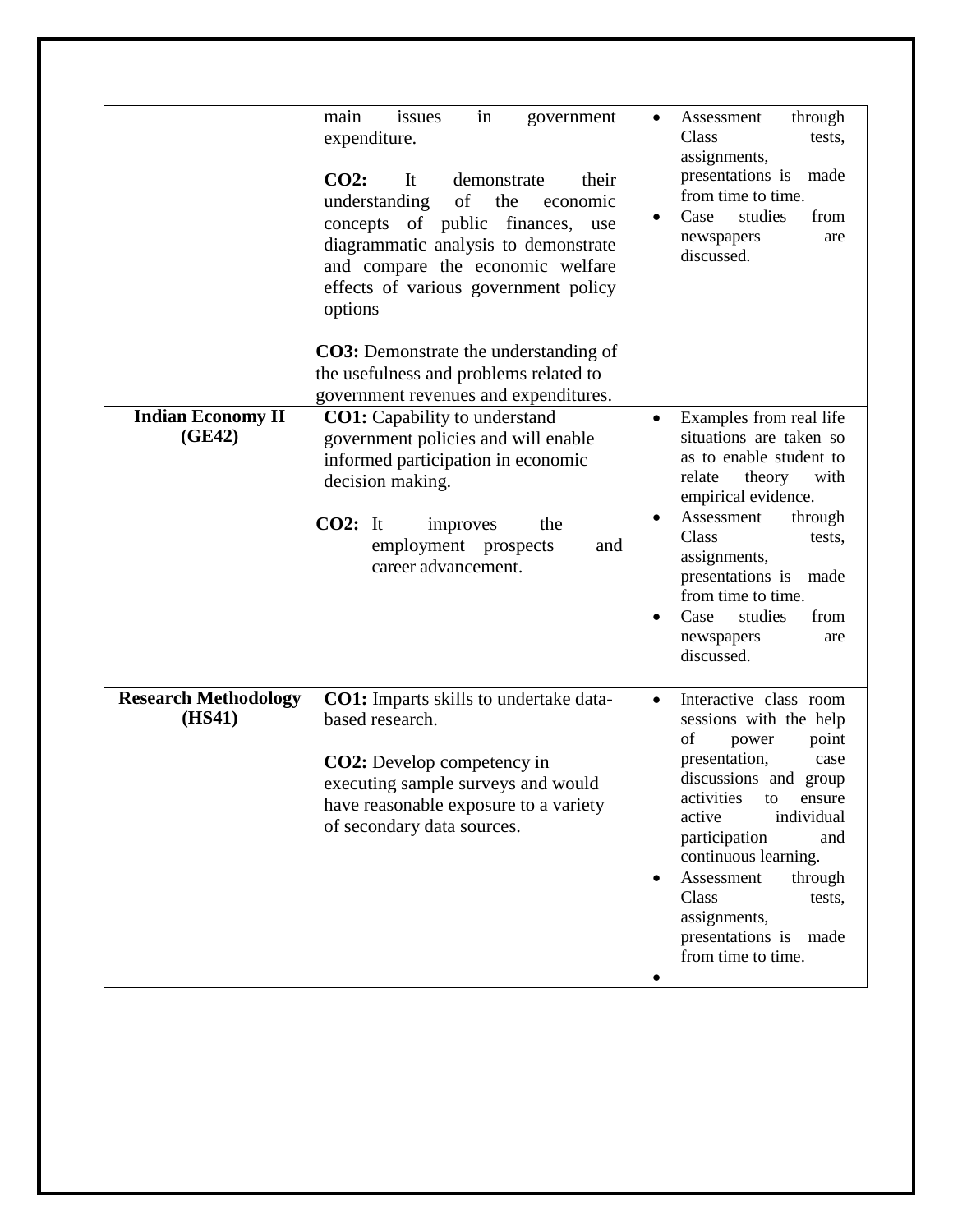#### **Semester 5:**

| <b>Course Name</b>                      | <b>Learning Outcomes</b>                                                                                                                                                                                              | <b>Outcomes are Attained by</b>                                                                                                                                                                                                                                                                                                 |
|-----------------------------------------|-----------------------------------------------------------------------------------------------------------------------------------------------------------------------------------------------------------------------|---------------------------------------------------------------------------------------------------------------------------------------------------------------------------------------------------------------------------------------------------------------------------------------------------------------------------------|
| <b>Indian Economy I</b><br>(HC51)       | <b>CO1</b> : Able to understand the<br>development paradigm adopted in<br>India since independence<br><b>CO2</b> : Evaluate its impact on<br>economic as well as social<br>indicators of progress and well-<br>being. | Examples from real<br>$\bullet$<br>situations<br>life<br>are<br>taken so as to enable<br>student<br>relate<br>to<br>theory with empirical<br>evidence.<br>Assessment<br>through<br>Class<br>tests,<br>assignments,<br>presentations is made<br>from time to time.<br>Case<br>studies<br>from<br>newspapers<br>are<br>discussed. |
| <b>Development Economics</b><br>I(HC52) | <b>CO1:</b> Introduces the basics of<br>development economics, with in-<br>depth discussions of the concepts of<br>development, growth, poverty,<br>inequality, as well as the underlying<br>political institutions.  | Examples from real<br>$\bullet$<br>life<br>situations<br>are<br>taken so as to enable<br>student<br>relate<br>to<br>theory with empirical<br>evidence.<br>Assessment<br>through<br>Class<br>tests,<br>assignments,<br>presentations is made<br>from time to time.<br>Case<br>studies<br>from<br>newspapers<br>are<br>discussed. |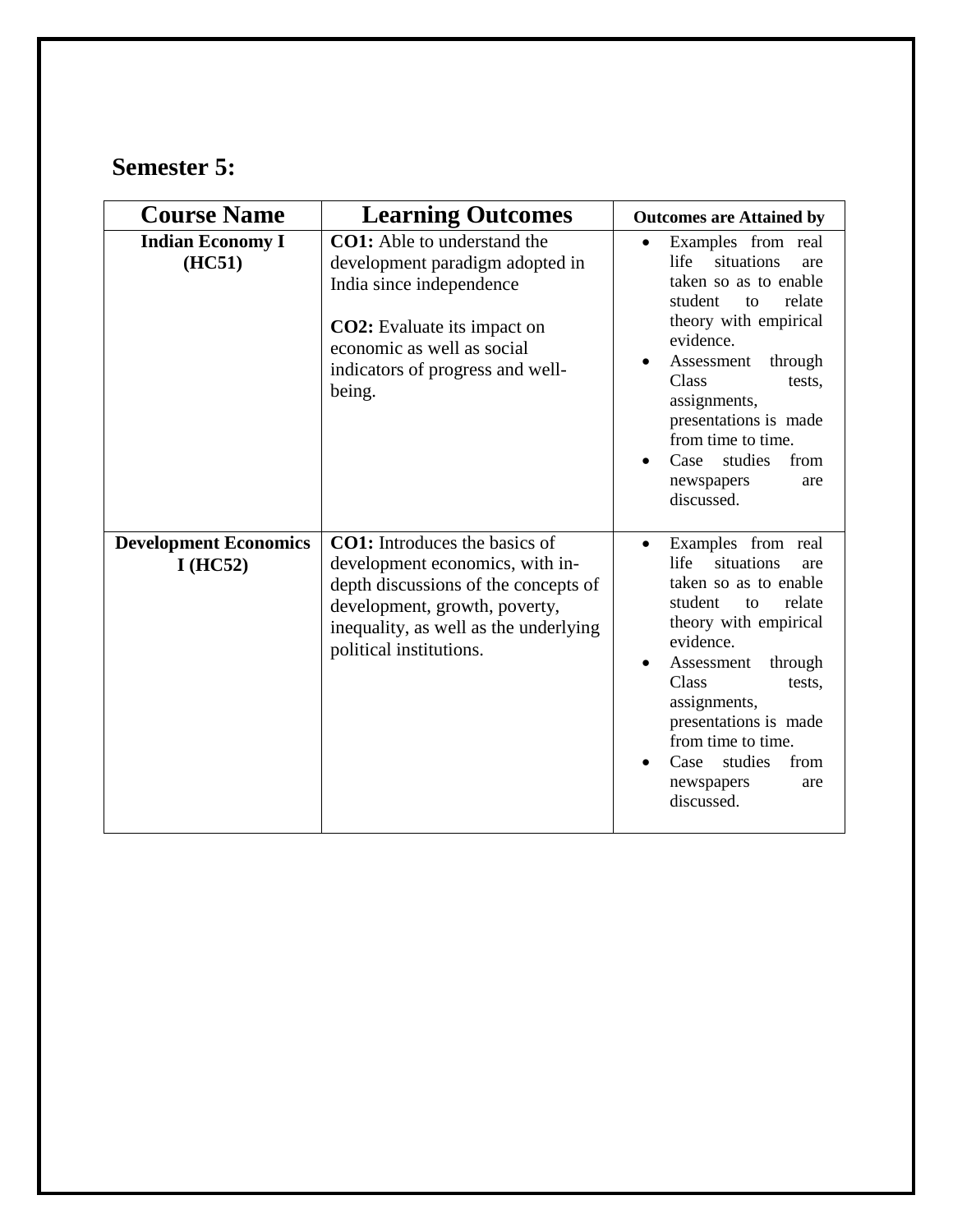| <b>International Trade</b><br>(HE52) | <b>CO1</b> : Aims to introduce the main<br>theoretical and empirical<br>concepts in international trade,<br>equip students with a thorough<br>analytical grasp of trade theory,<br>ranging from Ricardian comparative<br>advantage to modern theories of<br>intra-industry trade, and familiarise<br>students with the main issues in<br>trade policy and with the basic<br>features of the international trading<br>regime. | Examples from real<br>life<br>situations<br>are<br>taken so as to enable<br>student<br>relate<br>to<br>theory with empirical<br>evidence.<br>Assessment through<br>Class<br>tests,<br>assignments,<br>presentations is made<br>from time to time.<br>studies<br>Case<br>from |
|--------------------------------------|------------------------------------------------------------------------------------------------------------------------------------------------------------------------------------------------------------------------------------------------------------------------------------------------------------------------------------------------------------------------------------------------------------------------------|------------------------------------------------------------------------------------------------------------------------------------------------------------------------------------------------------------------------------------------------------------------------------|
|                                      | <b>CO2:</b> Able to demonstrate<br>the<br>understanding of the economic<br>concepts of trade theory.<br><b>CO3:</b> Deal with simple algebraic                                                                                                                                                                                                                                                                               | newspapers<br>are<br>discussed.                                                                                                                                                                                                                                              |
|                                      | problems that will help to better<br>understand the<br>concepts,<br>use<br>diagrammatic<br>analysis<br>to<br>demonstrate<br>and<br>compare<br>the<br>economic welfare effects of free<br>trade and protection, demonstrate                                                                                                                                                                                                   |                                                                                                                                                                                                                                                                              |
|                                      | their understanding of the usefulness<br>and problems related to topics in<br>international trade, and demonstrate<br>their critical understanding of<br>trade policies.                                                                                                                                                                                                                                                     |                                                                                                                                                                                                                                                                              |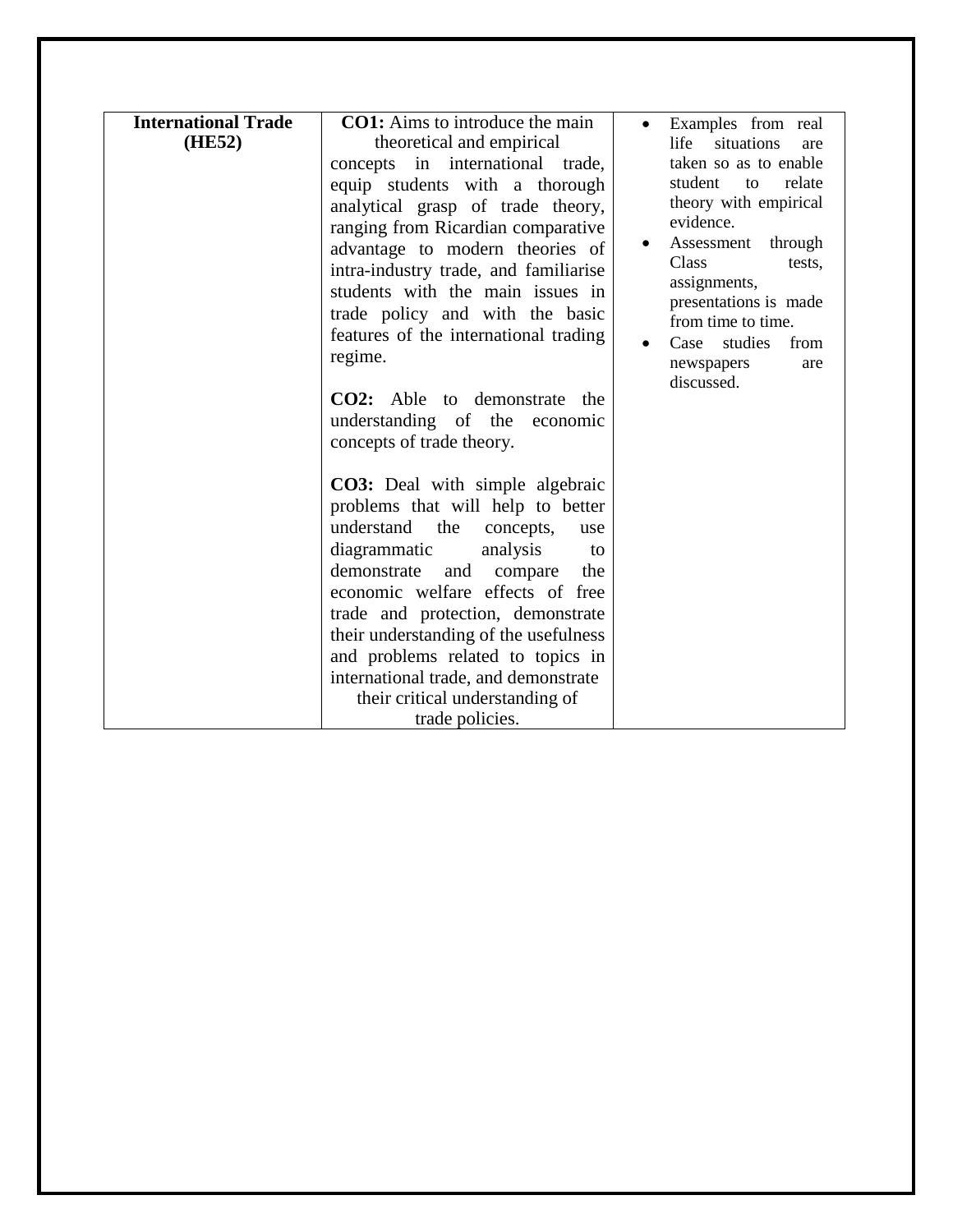|                                                      | <b>CO1:</b> Aims to introduce the main                                                                                                                                                                                                                                                                                                                                                                                                                                                                                                         |                                                                                                                                                                                                                                                                                                                                                |
|------------------------------------------------------|------------------------------------------------------------------------------------------------------------------------------------------------------------------------------------------------------------------------------------------------------------------------------------------------------------------------------------------------------------------------------------------------------------------------------------------------------------------------------------------------------------------------------------------------|------------------------------------------------------------------------------------------------------------------------------------------------------------------------------------------------------------------------------------------------------------------------------------------------------------------------------------------------|
| <b>Public Economics</b><br>(HE53)                    | theoretical and empirical concepts<br>in public economics, equip with a<br>analytical<br>thorough<br>grasp<br>of<br>implications<br>of<br>government<br>intervention<br>for<br>allocation,<br>distribution and stabilization, and<br>familiarise with the main issues in<br>government<br>and<br>revenues<br>expenditure.<br>CO2: Able to demonstrate their<br>understanding<br>of<br>public<br>the<br>economics.                                                                                                                              | Examples from real life<br>situations are taken so<br>as to enable student to<br>with<br>relate theory<br>empirical evidence.<br>Assessment<br>through<br>Class<br>tests,<br>assignments,<br>presentations is made<br>from time to time.<br>studies<br>from<br>Case<br>newspapers<br>are<br>discussed.                                         |
|                                                      | <b>CO3:</b> Better understanding<br>of<br>simple algebra problems and use of<br>diagrammatic<br>analysis<br>to<br>demonstrate and compare<br>the<br>welfare<br>effects<br>economic<br>of<br>various<br>environmental<br>policy<br>the<br>options,<br>demonstrate<br>understanding of the usefulness<br>and problems<br>related to taxation and government<br>expenditure, and demonstrate the<br>critical understanding of public<br>policies                                                                                                  |                                                                                                                                                                                                                                                                                                                                                |
| <b>Economic History of</b><br>India 1857-1947 (HE56) | <b>CO1:</b> Develops critical analytical<br>skills and exposes students to<br>understanding the intricacies of<br>India's economic, political and<br>social developments both in the<br>past and present times.<br>$CO2$ :<br>It<br>increases<br>the<br>employability by enhancing<br>the<br>ability to deal with a variety of<br>textual and statistical sources, and<br>to draw upon them to construct a<br>coherent argument.<br><b>CO3:</b> Exposed to the variety of<br>careers in academics, research,<br>journalism and the government. | Interactive class room<br>sessions with the help<br>οf<br>power<br>point<br>presentation,<br>case<br>discussions and group<br>activities<br>ensure<br>to<br>active<br>individual<br>participation<br>and<br>continuous learning.<br>Assessment<br>through<br>Class<br>tests,<br>assignments,<br>presentations is<br>made<br>from time to time. |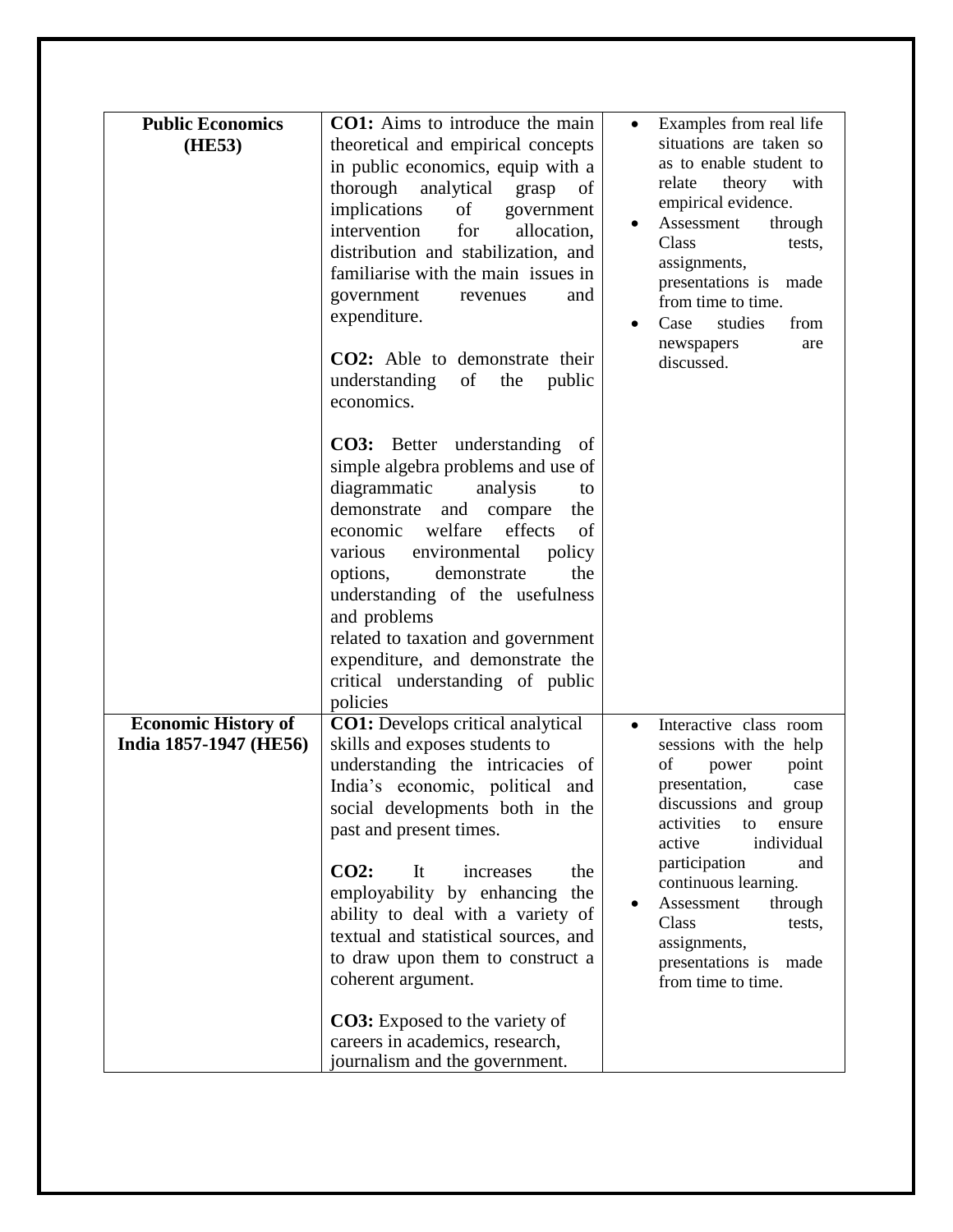| <b>Political Economy I</b><br>(HE57) | <b>CO1:</b> Develop critical thinking<br>by<br>exposing to the elements of economic<br>thought, juxtaposing ideas and theoretical<br>structures based largely on original texts<br>and journal articles.<br><b>CO2</b> : Students learn to assimilate from a<br>diverse range of opinions and crystallize<br>their<br>thought processes<br>own<br>and<br>standpoints.<br><b>CO3:</b> Helps to develop advanced writing,<br>presentation and research skills.<br><b>CO4:</b> Enables to comprehend a larger<br>view of the world around us by analysing<br>the existing social and political structures | Interactive class room<br>sessions with the help<br>of<br>power<br>point<br>presentation,<br>case<br>discussions and group<br>activities to ensure<br>individual<br>active<br>participation<br>and<br>continuous learning.<br>Assessment through<br>٠<br>Class<br>tests,<br>assignments,<br>presentations is made<br>from time to time. |
|--------------------------------------|--------------------------------------------------------------------------------------------------------------------------------------------------------------------------------------------------------------------------------------------------------------------------------------------------------------------------------------------------------------------------------------------------------------------------------------------------------------------------------------------------------------------------------------------------------------------------------------------------------|-----------------------------------------------------------------------------------------------------------------------------------------------------------------------------------------------------------------------------------------------------------------------------------------------------------------------------------------|
|                                      | and their links with the economic<br>processes.<br><b>CO5:</b> It exposes the social science<br>dimension of economics to the students<br>and also provides them skills to think and<br>analyse in an interdisciplinary manner.                                                                                                                                                                                                                                                                                                                                                                        |                                                                                                                                                                                                                                                                                                                                         |
|                                      | <b>CO6:</b> The exposure to interdisciplinary<br>thinking further enables the students for<br>pursuing studies in diverse related areas<br>such as development studies, economic<br>sociology, critical geography, gender<br>studies and social work as also for taking<br>up employment in organisations ranging<br>from international development agencies<br>to development NGOs and corporate<br>CSR.                                                                                                                                                                                              |                                                                                                                                                                                                                                                                                                                                         |
|                                      | <b>CO7:</b> It also prepares the students to face<br>the practical world of work, where<br>economics,<br>business,<br>civil<br>society<br>organisations,<br>social institutions<br>and<br>politics often cohabit in a complex<br>interlinked<br>structure.                                                                                                                                                                                                                                                                                                                                             |                                                                                                                                                                                                                                                                                                                                         |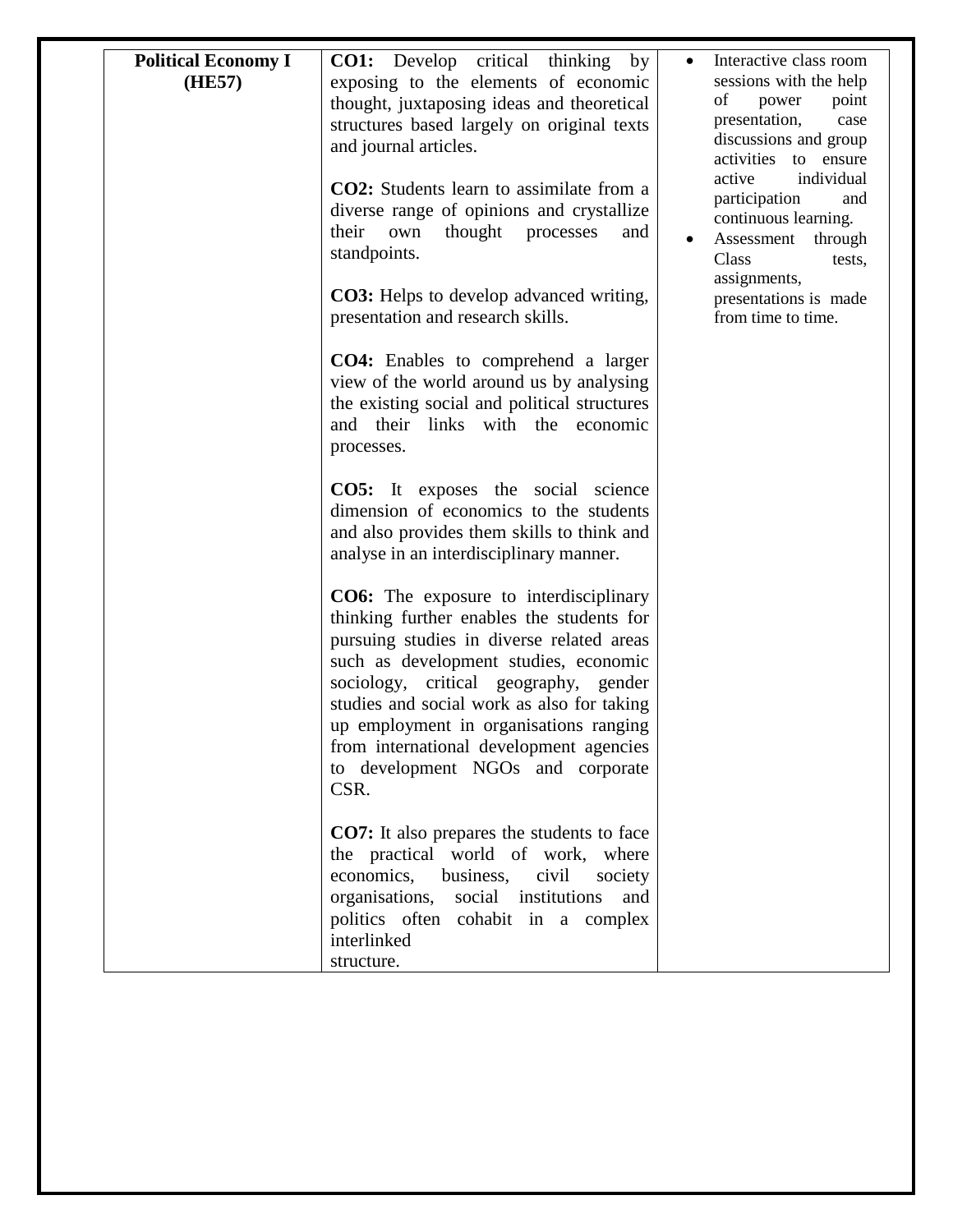## **Semester 6:**

| <b>Course Name</b>                                  | <b>Learning Outcomes</b>                                                                                                                                                                                                                                                                                                                                                                                                                                                                                                                                                                                                                                                                                                                                                                                                                                                                                                                                                                                                                          | <b>Outcomes are Attained by</b>                                                                                                                                                                                                                                                                               |
|-----------------------------------------------------|---------------------------------------------------------------------------------------------------------------------------------------------------------------------------------------------------------------------------------------------------------------------------------------------------------------------------------------------------------------------------------------------------------------------------------------------------------------------------------------------------------------------------------------------------------------------------------------------------------------------------------------------------------------------------------------------------------------------------------------------------------------------------------------------------------------------------------------------------------------------------------------------------------------------------------------------------------------------------------------------------------------------------------------------------|---------------------------------------------------------------------------------------------------------------------------------------------------------------------------------------------------------------------------------------------------------------------------------------------------------------|
| <b>Indian Economy II</b><br>(HC61)                  | <b>CO1:</b> Provides the understanding<br>about the role of economic policies<br>in shaping and improving<br>economic performance in<br>agriculture, manufacturing and<br>services.                                                                                                                                                                                                                                                                                                                                                                                                                                                                                                                                                                                                                                                                                                                                                                                                                                                               | Examples from real life<br>situations are taken so as<br>to enable student to relate<br>theory with<br>empirical<br>evidence.<br>Assessment through Class<br>$\bullet$<br>assignments,<br>tests,<br>presentations is<br>made<br>from time to time.                                                            |
| <b>Development</b><br><b>Economics II</b><br>(HC62) | <b>CO1:</b> This course teaches the<br>student various aspects of<br>the<br>Indian<br>economy,<br>as well<br>as<br>important themes relating to the<br>environment<br>sustainable<br>and<br>development.<br><b>CO2:</b> It also introduces them to<br>some issues of globalisation.                                                                                                                                                                                                                                                                                                                                                                                                                                                                                                                                                                                                                                                                                                                                                               | Examples from real life<br>$\bullet$<br>situations are taken so as<br>to enable student to relate<br>theory with<br>empirical<br>evidence.<br>Assessment through Class<br>assignments,<br>tests,<br>presentations is<br>made<br>from time to time.                                                            |
| <b>Environmental</b><br><b>Economics</b><br>(HE63)  | <b>CO1:</b><br>The<br>module<br>aims<br>to<br>introduce to the main theoretical<br>empirical<br>and<br>concepts<br>in<br>environmental economics, equip<br>students with a thorough analytical<br>grasp of environmental policy<br>theory, ranging from externalities<br>international<br>environmental<br>to<br>familiarise<br>agreements,<br>and<br>students with the main issues in<br>environmental valuation and with<br>of<br>the<br>the<br>basic<br>features<br>environmental policy tools.<br>CO2: Able to demonstrate their<br>understanding of the economic<br>concepts of environmental policy.<br><b>CO3:</b> Student will be required to<br>deal with simple algebra problems<br>that will help them to better<br>understand these concepts, use<br>diagrammatic analysis to<br>demonstrate and compare the<br>economic welfare effects of<br>various environmental policy<br>options, demonstrate their<br>understanding of the usefulness<br>and problems related to<br>environmental valuation, and<br>demonstrate their critical | Examples from real life<br>situations are taken so as<br>to enable student to relate<br>theory<br>with<br>empirical<br>evidence.<br>Assessment through Class<br>assignments,<br>tests,<br>presentations is<br>made<br>from time to time.<br>studies<br>from<br>Case<br>$\bullet$<br>newspapers are discussed. |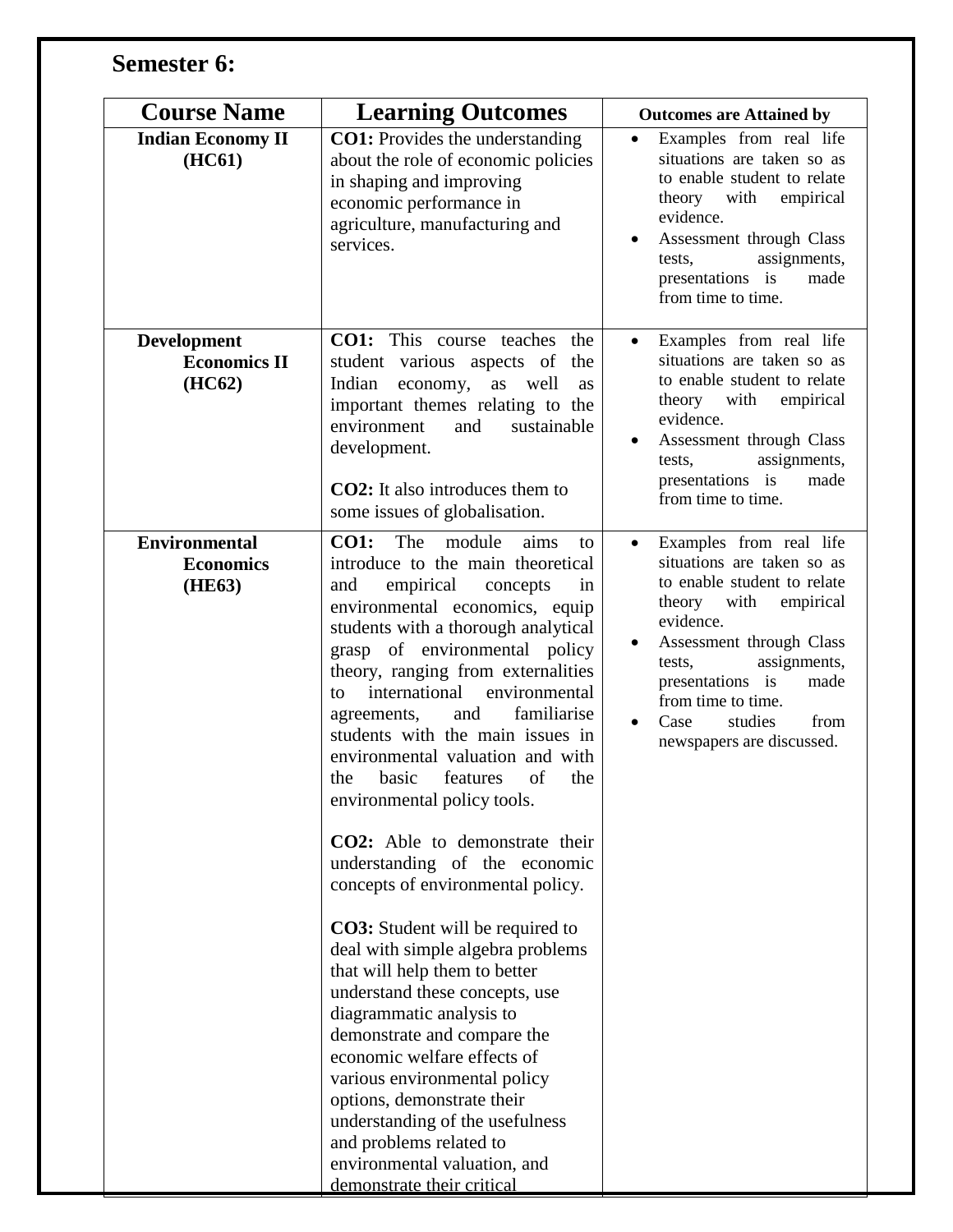|                                                                  | understanding of environmental<br>policies.                                                                                                                                                                                                                                                                                                                                                                                                                                                                                                                                                                                                                                                                                                                                                                                                                                                                                                                                                                                                                                                                                                                                                                                                                                                               |                                                                                                                                                                                                                                                                                                                                          |
|------------------------------------------------------------------|-----------------------------------------------------------------------------------------------------------------------------------------------------------------------------------------------------------------------------------------------------------------------------------------------------------------------------------------------------------------------------------------------------------------------------------------------------------------------------------------------------------------------------------------------------------------------------------------------------------------------------------------------------------------------------------------------------------------------------------------------------------------------------------------------------------------------------------------------------------------------------------------------------------------------------------------------------------------------------------------------------------------------------------------------------------------------------------------------------------------------------------------------------------------------------------------------------------------------------------------------------------------------------------------------------------|------------------------------------------------------------------------------------------------------------------------------------------------------------------------------------------------------------------------------------------------------------------------------------------------------------------------------------------|
| <b>Money</b> and<br><b>Financial</b><br><b>Markets</b><br>(HE65) | <b>CO1:</b> This allows students to<br>understand current monetary<br>policies and financial market<br>outcomes.<br><b>CO2:</b> It also enables them to<br>critically evaluate policies.                                                                                                                                                                                                                                                                                                                                                                                                                                                                                                                                                                                                                                                                                                                                                                                                                                                                                                                                                                                                                                                                                                                  | Interactive<br>class<br>$\bullet$<br>room<br>sessions with the help of<br>power point presentation,<br>case discussions and group<br>activities to ensure active<br>individual<br>participation<br>and continuous learning.<br>Assessment through Class<br>٠<br>assignments,<br>tests,<br>presentations is<br>made<br>from time to time. |
| <b>Political Economy</b><br><b>II</b> (HE68)                     | <b>CO1:</b> Exposes to the realities of<br>the contemporary world economy<br>and teaches them to develop<br>critical analysis in an integrated<br>and broader political economy<br>framework.<br><b>CO2:</b> Enables to form a more<br>informed view of the world we<br>inhabit by analyzing some of the<br>most contemporary trends and<br>developments<br>different<br>from<br>perspectives.<br><b>CO3</b> : Exposes to interdisciplinary<br>skills and written argumentation,<br>and prepares them for a more<br>holistic research framework. The<br>interdisciplinary<br>exposure<br>to<br>thinking<br>further<br>enables<br>the<br>students for pursuing studies in<br>diverse related areas such as<br>development studies, economic<br>sociology,<br>critical<br>geography,<br>gender studies and social work as<br>also for taking up employment in<br>organisations<br>ranging<br>from<br>international<br>development<br>agencies to development NGOs<br>and corporate CSR.<br><b>CO4:</b> It also prepares the students<br>to face the practical world of work,<br>where economics, business, civil<br>society<br>organisations,<br>social<br>institutions<br>and politics<br>often<br>cohabit in a complex interlinked<br>structure,<br>and<br>employees<br>are<br>expected to comprehend and | Interactive<br>class<br>$\bullet$<br>room<br>sessions with the help of<br>power point presentation,<br>case discussions and group<br>activities to ensure active<br>individual<br>participation<br>and continuous learning.<br>Assessment through Class<br>assignments,<br>tests,<br>presentations is<br>made<br>from time to time.      |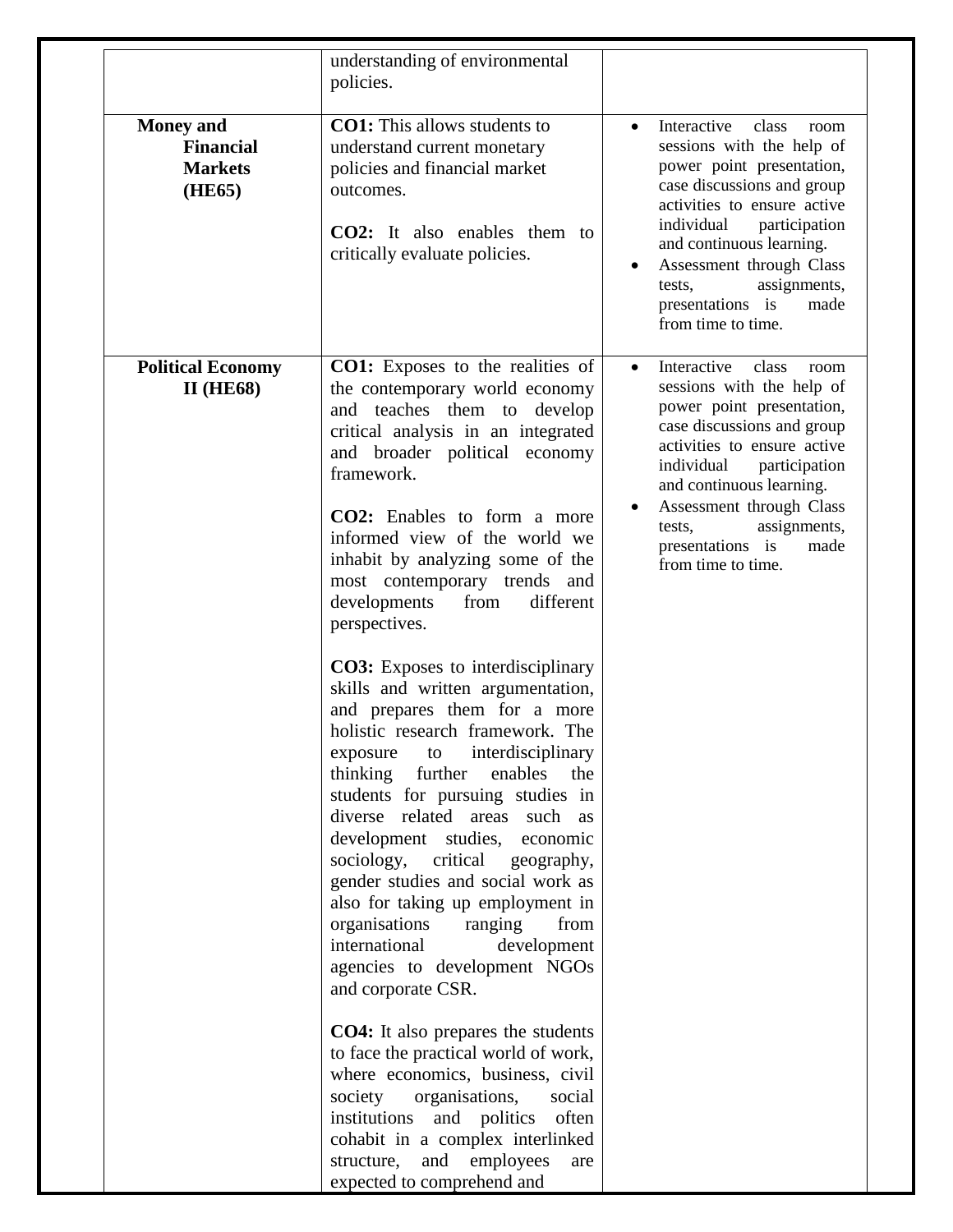| synthesize materials from diverse<br>sources and perspectives. |  |
|----------------------------------------------------------------|--|
|                                                                |  |